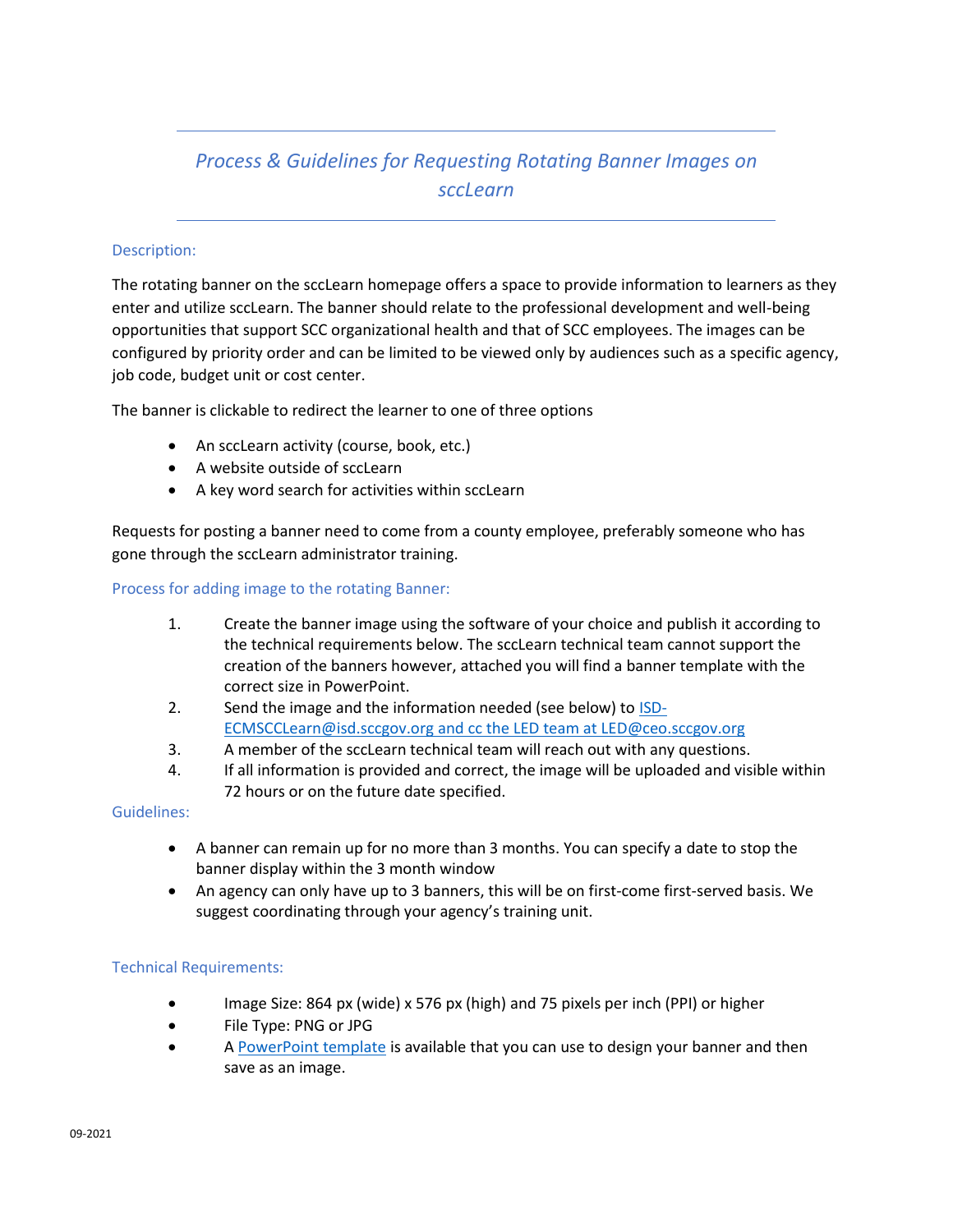Information Needed (provide this in an email with the image to the sccLearn technical team):

- Image Name (include the department and keyword, i.e. "LED Homepage Video")
- Description (what is the banner announcing/marketing?)
- Start Date (allow for at least 72 hours)
- Expiration Date (the date on which the image will no longer be visible, 3 months or less)
- Redirection URL (see following page for options)
- Target Audience (SCC, agency, job code, budget unit or cost center)
- Activity code \* for Activity banner
- Optional- Custom background image dark image \* for activity banner

## Banner Redirection Options:

- 1. Link to an activity (class) within sccLearn
	- a. From Search in sccLearn click the Share Activity icon to copy the link to the activity, or
	- b. Copy the "URL to access the activity in Learner mode" from the Learning Activity Properties page.
- 2. Link to a website outside sccLearn
- 3. Custom Key word search within sccLearn

## Custom key word search process instructions:

- 1. Define a keyword to use for all activities to be shown when clicking on the banner. This keyword should be unique to this campaign. Sample naming convention: Dept+Campaign Name+Month+Year (I.e. LEDWorkingRemotelyAug2021)
- 2. Enter this keyword in the keyword section on all activities that you would like to appear in the custom search.



3. Provide the keyword along with the other banner information.